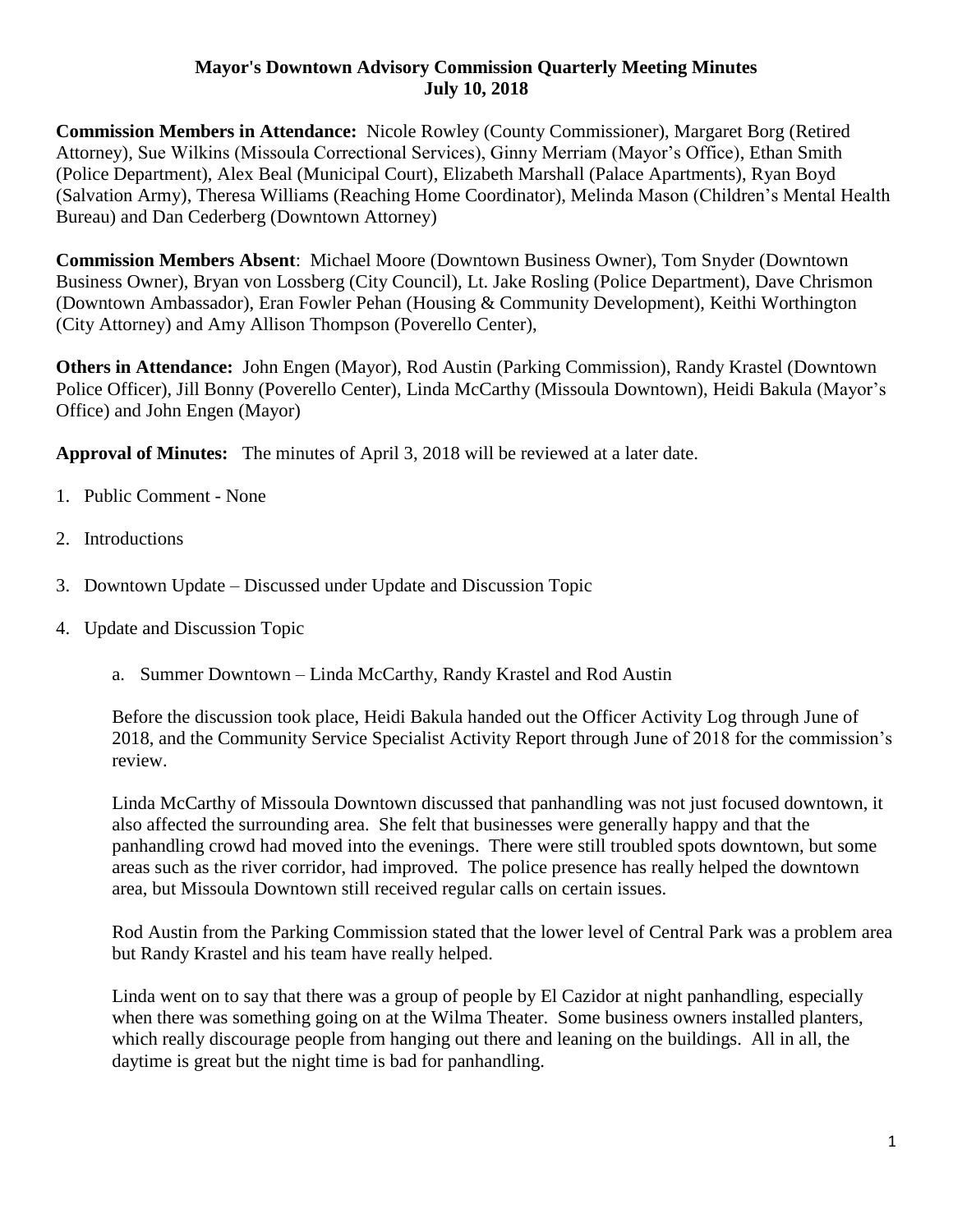Elizabeth Marshall stated that the corner of Broadway and Ryman was bad for panhandling and she would kindly ask people to move along. The transients seem to be moving more in groups too.

Randy Krastel, the downtown police officer, expected to see more transients on Higgins, but they really move around. He is making sure that patrols are more spread out over the whole week, plus Friday and Saturday nights. In the past week he has seen younger transients and some of them are with the Rainbow gathering. He also noticed that people seem to be hanging out at the Reserve Street Bridge. Randy is making an effort to try and get to know the transients. They seem to be respectful of him and his contact is positive. Randy is doing all he can to educate the transients on the local laws. Randy knows many of the transients by their first name and can deduce whether they are locals or just passing through. Randy makes an effort to ask people where they are from and why they are in Missoula. He's heard many stories about drugs and alcohol from the transients. Some transients are stuck in Missoula because their vehicle broke down and they don't have any identification to get a bus ticket. Randy is able to help some folks to obtain a simple identification card from the Missoula jail.

Theresa Williams discussed the upcoming Project Employment Connect, which will be occurring on September 28<sup>th</sup> or 29<sup>th</sup> in Missoula.

Dan Cederberg wondered if Randy asked transients if they are homeless. Randy said he only usually asks them where they are from. Dan wondered if that question should be asked to provide statistical information. Theresa said that through the Coordinated Entry System questions could be asked regarding homelessness. The system they were using could track people and whether or not they were housed.

Randy asked if other cities transport transients to Missoula. Ethan Smith explained that they do and it's because Missoula is such a compassionate town. This makes it more challenging to deal with. Some people end up thinking all their problems will go away if they come to Missoula. Ethan thought that most people can't leave Missoula because they have a broken down vehicle. He wished that the city and county could partner with a local repair shop to get these people on their way with a minimal charge.

Cola Rowley thought the county might have money available to help and Theresa thought that the Diversion Fund could also help fund the repairs. Ginny Merriam thought maybe several repair shops would do this on a rotation basis.

John Engen said that there was a car club that has an auto mechanic program for high school students. He will look into it.

Ethan further explained that many transients were willing to work in exchange for a vehicle repair. Theresa thought that it would also be a good idea to get donated vehicles for this program since some are so broken down they cannot be fixed.

Ethan stated that Auto Tech on Catlin will do work for the cost of the part.

Mayor Engen said that usually every summer someone wants to schedule an appointment with him to talk about transients downtown and no one has for the past two summers. He wondered how often Randy encountered people with a mental health crisis.

Randy said that he experiences this quite often. He's used his resources at St. Pats and now he's using Community Hospital as a place to take people. He also felt that he needs training to handle mental health situations. He has not had any training for this yet.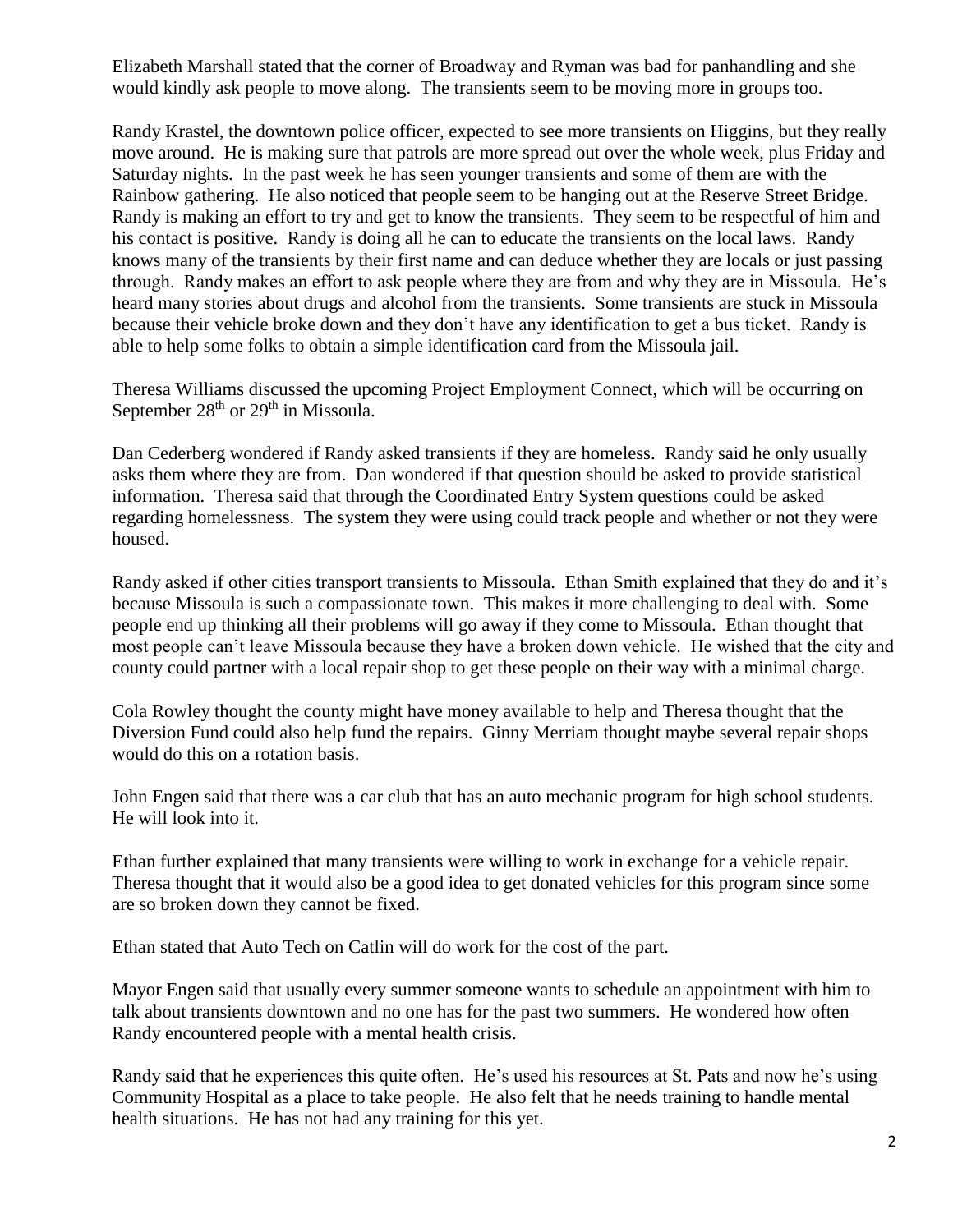Ethan mentioned the training that the Crisis Intervention Team does. The training takes place yearly and Randy needed to get signed up.

Sue Wilkins wondered about training being held more than once per year. Theresa said that it was difficult because agencies have to volunteer staff time for the trainings but she would look into it.

Ginny Merriam asked if Rod Austin wanted to talk about parking. Rod said new gating equipment had been installed at both parking garages and that there was no longer a booth at Central Park. All lanes in and out of the parking garage work with a credit card. At Central Park there is a walk up place that takes cash, but Park Place was strictly credit cards. The Caras lot was permit only and now they use a pass on the windshield that is read automatically as you drive up to the gate. They have a technician installing license plate recognition software in all of the scooters and it has an accuracy rate of 97%. This will allow meter maids to cover more ground quickly and maybe more than once a day. The other project he discussed was ADA parking. They were trying to make more blocks compliant which was eliminating some regular parking since it took one and a half spots for ADA. Handicap people can now park anywhere for free for two hours as long as they have a placard. Once the streets are ADA compliant handicapped people will pay for parking like everyone else. Also, the lot next to Missoula 316 by the pedestrian bridge to the north side will be striped and it will be leased parking by this fall.

Rod further explained that they were looking at residential permit parking in the area of Clay Street and the north block of East Alder. They were looking at the urban core for the downtown masterplan and things were really changing. He also added that he wants to install cameras and new lighting in Central Park.

Respectfully Submitted, Heidi Bakula, Executive Assistant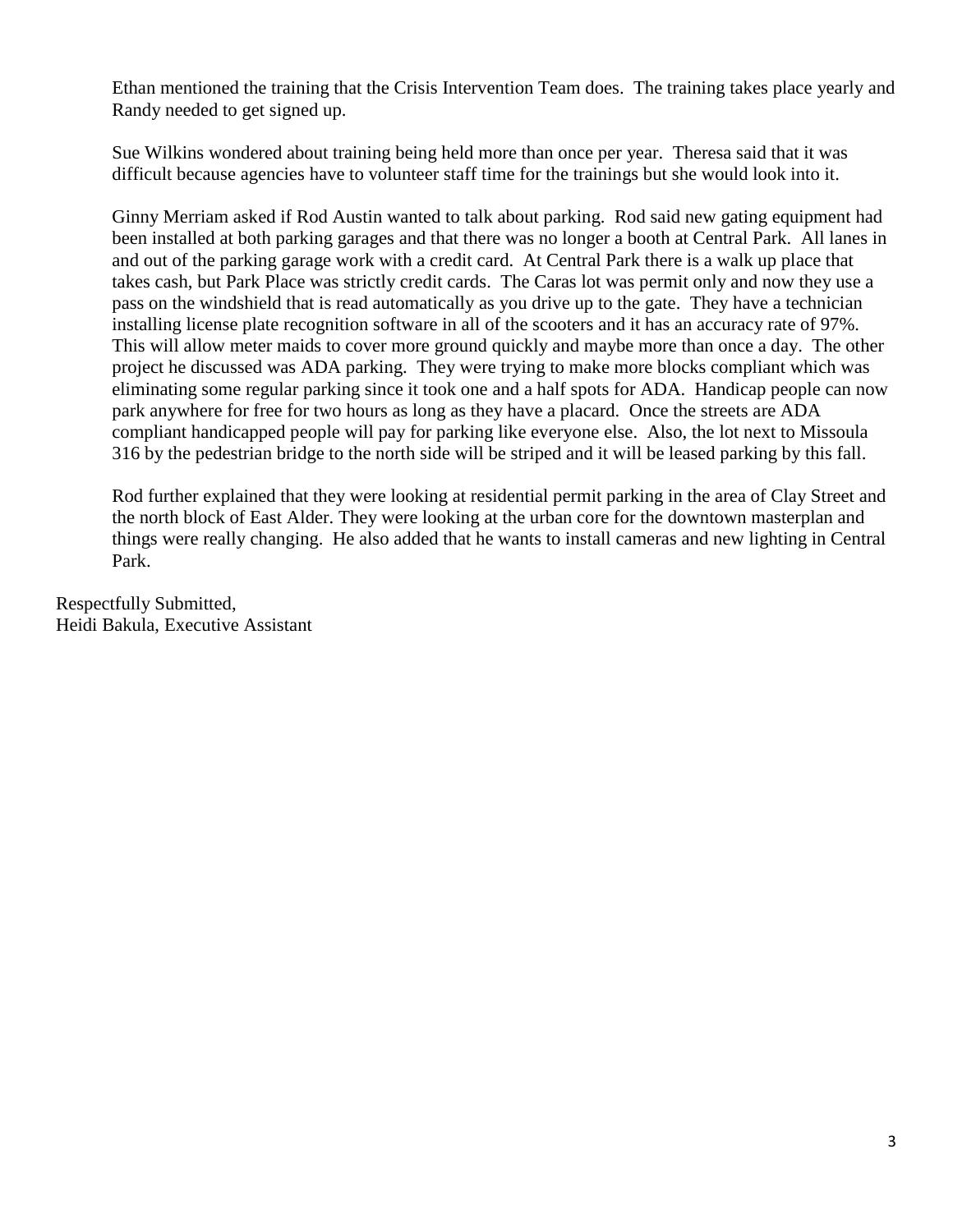| <b>Officer Activity Log</b><br>2018 | Jan            | Feb                     | Mar                      | Apr            | May            | Jun                     | Jul | Aug | Sept | <b>Oct</b> | Nov | Dec | $Y - T - D$             | Same time<br>last YTD |
|-------------------------------------|----------------|-------------------------|--------------------------|----------------|----------------|-------------------------|-----|-----|------|------------|-----|-----|-------------------------|-----------------------|
| Citizen Inquiries                   | 32             | 30                      | 39                       | 24             | 2              | 103                     |     |     |      |            |     |     | 230                     | 475                   |
| Citizen Assistance                  | 26             | 29                      | 33                       | 13             | $\mathbf{1}$   | 59                      |     |     |      |            |     |     | 161                     | 426                   |
| <b>Aggressive Panhandling</b>       |                |                         |                          |                |                | 3 <sup>1</sup>          |     |     |      |            |     |     | 3                       | 23                    |
| <b>Assault</b>                      | $\mathbf{1}$   |                         | $\mathbf{1}$             |                | $\mathbf{1}$   | $\ddot{\textbf{4}}$     |     |     |      |            |     |     | 7                       | 17                    |
| Bike/Traffic                        | $\mathbf{1}$   | $\overline{z}$          | 18                       |                |                | $\overline{\mathbf{3}}$ |     |     |      |            |     |     | 24                      | 8                     |
| Camping                             | $\mathbf{1}$   | $\overline{4}$          | 5                        | 10             |                | 46                      |     |     |      |            |     |     | 66                      | 43                    |
| <b>Criminal Mischief</b>            |                |                         |                          |                |                | 3                       |     |     |      |            |     |     | 3                       | $\mathbf{I}$          |
| <b>Disorderly</b>                   | S.             | 4                       | $\mathbf{1}$             |                |                | 15                      |     |     |      |            |     |     | 25                      | 53                    |
| Dogs                                |                | 5                       | $\mathbf{1}$             | $\overline{4}$ |                | 5                       |     |     |      |            |     |     | 15                      | 45                    |
| <b>Jaywalking</b>                   |                |                         | $\mathbf{1}$             |                |                | $\overline{2}$          |     |     |      |            |     |     | $\overline{\mathbf{3}}$ | 3                     |
| <b>Juveniles</b>                    |                |                         |                          |                |                | 3                       |     |     |      |            |     |     | 3                       | $\mathbf{I}$          |
| Intoxicated Ped in Roadway          |                |                         |                          |                |                |                         |     |     |      |            |     |     |                         | 10                    |
| Littering                           |                |                         |                          |                |                | $\mathbf{1}$            |     |     |      |            |     |     | 1                       | 5                     |
| <b>Mental Health Crisis</b>         | $\overline{z}$ | 4                       | 6                        |                |                | 4                       |     |     |      |            |     |     | 16                      | $\boldsymbol{4}$      |
| Obstructing                         |                |                         |                          |                |                |                         |     |     |      |            |     |     |                         |                       |
| <b>Open Container</b>               | 6              | $\mathbf{1}$            |                          |                |                | 19                      |     |     |      |            |     |     | 26                      | 91                    |
| Pedestrian Interference             |                | $\mathbf{1}$            | $\mathbf{1}$             |                | $\mathbf{1}$   | 10                      |     |     |      |            |     |     | 13                      | 8                     |
| Possession of Drugs                 |                |                         |                          |                |                | $\overline{\mathbf{3}}$ |     |     |      |            |     |     | 3                       | $\overline{2}$        |
| Possession of Drug Para             |                |                         |                          |                |                | $\overline{2}$          |     |     |      |            |     |     | $\overline{z}$          | 3                     |
| Provide alcohol to Intox Person     |                |                         |                          |                |                |                         |     |     |      |            |     |     |                         |                       |
| <b>Probation Violation</b>          |                |                         |                          |                |                | $\overline{z}$          |     |     |      |            |     |     | $\mathbf{z}$            | 1<br>3                |
|                                     |                |                         |                          |                |                |                         |     |     |      |            |     |     |                         |                       |
| <b>Resisting Arrest</b>             |                |                         |                          |                |                |                         |     |     |      |            |     |     |                         |                       |
| Soliciting in certain places        | 3              |                         |                          | 3              |                | $\mathbf{1}$            |     |     |      |            |     |     | 7                       | 9                     |
| Soliciting from roadway             |                |                         |                          |                |                |                         |     |     |      |            |     |     |                         | 4                     |
| Spitting on sidewalks               |                |                         |                          |                |                |                         |     |     |      |            |     |     |                         |                       |
| <b>Theft</b>                        | $\mathbf{1}$   | $\mathbf{1}$            | 4                        |                |                | $\overline{2}$          |     |     |      |            |     |     | 8                       | 5                     |
| <b>Trespass</b>                     | 5              | 3                       | 3                        |                | $\mathbf{1}$   | 9                       |     |     |      |            |     |     | 21                      | 41                    |
| <b>Urinating/Defecating</b>         |                |                         |                          |                |                |                         |     |     |      |            |     |     |                         | 10                    |
| <b>Warrants</b>                     | 6              | 4                       | $\overline{2}$           | $\overline{c}$ |                | 12                      |     |     |      |            |     |     | 26                      | 24                    |
| <b>Welfare Check</b>                | 12             | 4                       | 14                       | 8              | 3              | 21                      |     |     |      |            |     |     | 62                      | 29                    |
| Other                               |                | $\overline{7}$          | 12                       | $\overline{2}$ | $\overline{2}$ | 75                      |     |     |      |            |     |     | 98                      | 47                    |
| <b>EXTRA PATROLS</b>                |                |                         |                          |                |                |                         |     |     |      |            |     |     |                         |                       |
| Library                             | 18             | 15                      | 15                       | $\mathbf{1}$   |                | 19                      |     |     |      |            |     |     | 68                      | 69                    |
| <b>Bess Reed Park</b>               | B              | 10                      | 8                        | $\mathbf{1}$   | $\mathbf{1}$   | 95                      |     |     |      |            |     |     | 123                     | 73                    |
| Rattlesnake Foot Bridge             | 6              | $\overline{7}$          | 8                        |                |                | 21                      |     |     |      |            |     |     | 42                      | 46                    |
| Mission 3:16                        | 14             | 11                      | 12                       | $\mathbf{1}$   |                | 16                      |     |     |      |            |     |     | 54                      | 32                    |
| Little McCormick                    | 12             | 11                      | 11                       | $\mathbf{1}$   |                | 26                      |     |     |      |            |     |     | 61                      | 52                    |
| Northside & Pedestrian Bridge       | 16             | 16                      | 16                       | $\mathbf{1}$   |                | 30                      |     |     |      |            |     |     | 79                      | 58                    |
| Poverello                           | $\overline{7}$ | $\overline{\mathbf{4}}$ | 6                        |                |                | 44                      |     |     |      |            |     |     | 61                      | 72                    |
| <b>Bank Street Parking</b>          | 9              | 10                      | 5                        | $\overline{2}$ | $\mathbf{1}$   | 26                      |     |     |      |            |     |     | 53                      | 43                    |
| Main Street Parking                 | 10             | 10                      | 9                        | $\mathbf{Z}$   | $\mathbf{1}$   | 38                      |     |     |      |            |     |     | 70                      | 67                    |
| <b>Pattee Street Parking</b>        | 10             | 8                       | 4                        | 2              |                | 19                      |     |     |      |            |     |     | 43                      | 41                    |
| Kiwanis Park                        | 3 <sup>1</sup> | 7                       | $\overline{\mathcal{L}}$ | 3              | $\mathbf{1}$   | 65                      |     |     |      |            |     |     | 86                      | 69                    |
| <b>Mountain Line Bus Terminal</b>   | 21             | 9                       | 7                        | 5              | $\mathbf{1}$   | 61                      |     |     |      |            |     |     | 104                     | 168                   |
| <b>Madison Street Bridge</b>        | 10             | 8                       |                          | $\mathbf{1}$   |                | 59                      |     |     |      |            |     |     | 78                      | 32                    |
| Caras Park                          | 8              | $\overline{7}$          | 8                        | $\mathbf{Z}$   | $\overline{2}$ | 106                     |     |     |      |            |     |     | 133                     | 118                   |
| McCormick Park Area                 | 12             | $\overline{7}$          | 9                        | $\overline{2}$ |                | 23                      |     |     |      |            |     |     | 53                      | 86                    |
| <b>West Front Street Parking</b>    | $\overline{2}$ | $\overline{z}$          | $\overline{2}$           |                | $\mathbf{1}$   | $\overline{\mathbf{3}}$ |     |     |      |            |     |     | 10                      | 35                    |
| Other                               | 13             | 10                      | 11                       | $\overline{4}$ |                | 296                     |     |     |      |            |     |     | 334                     | 631                   |
|                                     | 280            | 251                     | 279                      | 94             | 19             | 1354                    |     |     |      |            |     |     | 2277                    | 3083                  |